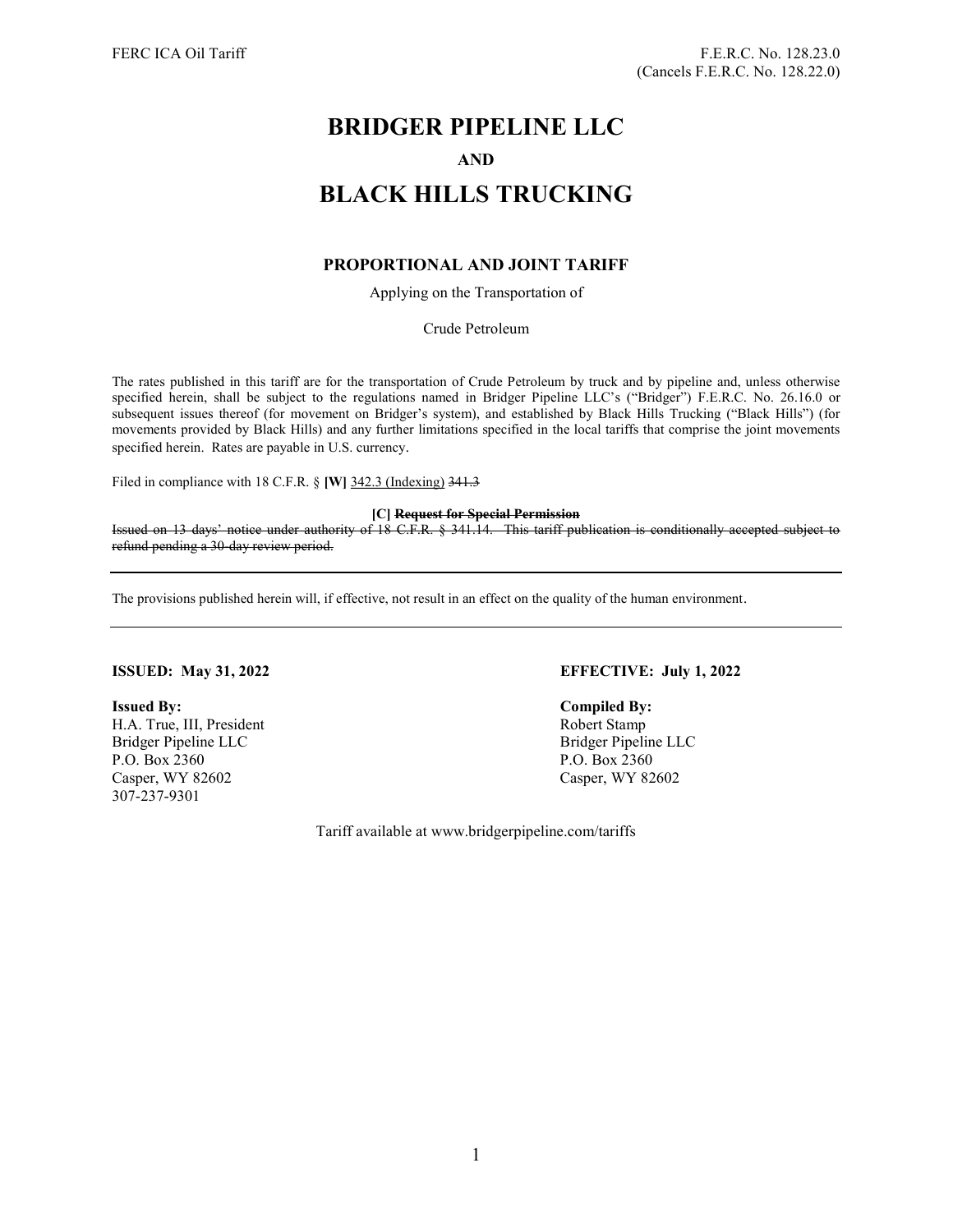#### Table of Joint Rates

| List of Points from and to which rates apply and rates on petroleum in dollars per barrel of 42 US gallons. |  |  |
|-------------------------------------------------------------------------------------------------------------|--|--|
|                                                                                                             |  |  |

| Origins              | <b>Destination</b>                               | <b>Joint Rates (Note 1)</b> |
|----------------------|--------------------------------------------------|-----------------------------|
| Zone $1$ (Note 2)    |                                                  | $[I]$ \$4.6123              |
| Zone $2$ (Note 3)    | Bridger Guernsey HUB, Platte<br>County, Wyoming  | $[I]$ \$4.8168              |
| Zone $3$ (Note 4)    | or                                               | $[I]$ \$5.0816              |
| Zone 4 (Note 5)      | Bridger Reno Station, Johnson<br>County, Wyoming | $[I]$ \$5.1185              |
| Zone $5$ (Note $6$ ) |                                                  | $[I]$ \$5.1555              |

#### Notes:

(1) The Joint Rates specified herein are only available to those shippers that (i) have their barrels trucked from the applicable townships and ranges specified in Notes (2) through (4) below via Black Hills to the applicable Bridger receipt points specified in the Joint Routing described below, (ii) have an effective agreement under which Black Hills will provide trucking service to the applicable receipt points on Bridger's pipeline system, and (iii) ship a minimum of 12,500 barrels per day, on average and in aggregate, during the applicable month, to Bridger's Guernsey Station, Platte County, Wyoming and/or Bridger's Reno Station, Johnson County, Wyoming.

(2) The following townships and ranges comprise "Zone 1": 144N-97W, 145N-96W, 148N-98W, 148N-99W, 151N-96W, 152N-95W, 152N-96W, 152N-97W, 153N-95W.

(3) The following townships and ranges comprise "Zone 2": 142N-97W, 142N-98W, 143N-96W, 143N-97W, 143N-98W, 144N-95W, 144N-96W, 144N-98W, 145N-94W, 145N-97W, 146N-96W, 147N-99W, 150N-96W, 153N-96W, 153N-97W.

(4) The following townships and ranges comprise "Zone 3": 141N-95W, 141N-96W, 141N-97W, 142N-94W, 142N-95W, 142N-96W, 143N-94W, 143N-95W, 146N-94W, 146N-97W, 146N-99W, 147N,93W, 147N-96W, 147N-97W, 147N-98W, 148N-96W, 149N-96W, 149N-97W, 151N-95W, 151N-97W.

(5) The following townships and ranges comprise "Zone 4": 146N-100W; 147N-95W, 153N-92W, 153N-93W, 154N-93W.

(6) The following township and range comprise "Zone 5": 145N-100W; 147N-94W, 155N-90W.

#### Joint Routing:

For those barrels that are trucked from a producer's tank or tank battery and delivered into Bridger's Four Bears Pipeline, the following joint routing shall apply: Black Hills—producer's tank or tank battery to Hwy 23 (Keene), Hwy 200 (Killdeer) Stations, or Interconnection Points in McKenzie and Dunn Counties, North Dakota (local rates and routing on Black Hills' system are available to any Shipper upon request); connecting to:

Bridger at Hwy 23 (Keene), Hwy 200 (Killdeer) Stations, or Interconnection Points in McKenzie and Dunn Counties, North Dakota for delivery to Baker Station, Fallon County, Montana (Bridger F.E.R.C. No. 36.26.0), connecting to:

Bridger at Sandstone Station, Fallon County, Montana for delivery to Reno Station, Johnson County, Wyoming or Bridger Guernsey HUB, Platte County, Wyoming (Bridger F.E.R.C. No. 119.15.0).